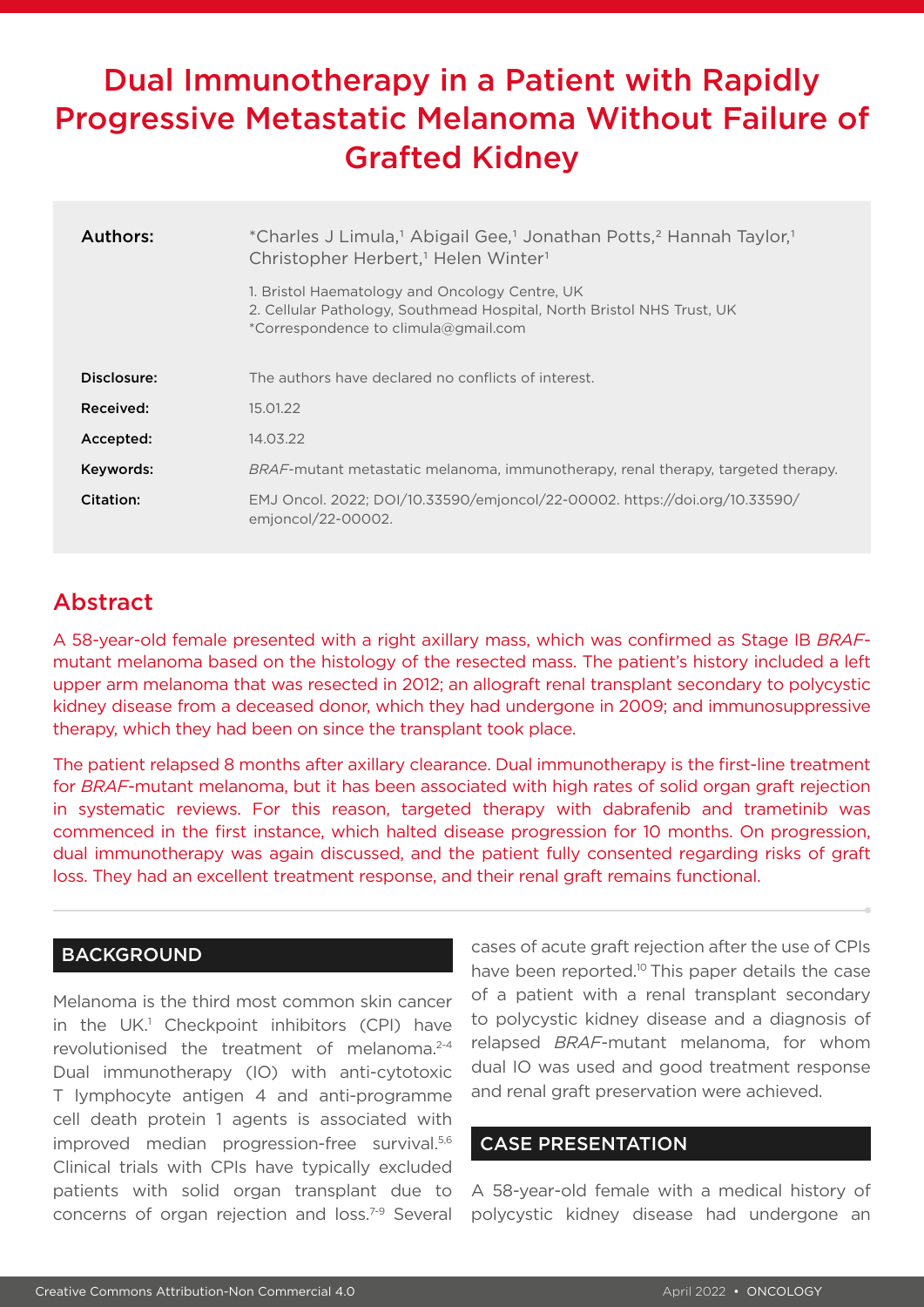allograft kidney transplant from a deceased donor in 2009, and had since remained on an immunosuppressive regime of prednisolone (10 mg, once daily) and ciclosporin (150 mg, twice daily [BD]). The patient then had a left upper arm melanoma confirmed 2 years after the transplant, for which they underwent a complete resection with no residual malignancy. In 2018, the patient detected a lump in their right axilla, but was otherwise well. On examination, the patient was stable, but had a palpable right axillary mass without regional lymphadenopathy. An ultrasound-guided biopsy of the lump confirmed melanoma Stage IB (T2aN0M0). No metastases were found in the staging CT scan.

The patient underwent an axillary clearance; no adjuvant therapy was available at the time. The patient then developed pain 8 months later, and a further right axillary lump was noticed. A restaging CT scan confirmed metastases to the liver and lungs. Biopsy of the left axillary lymph node confirmed *BRAF*-mutant melanoma (Figure 1). The treatment options available were dual IO, the standard first-line treatment for *BRAF*mutant metastatic melanoma, or alternatively targeted therapy with dabrafenib and trametinib. Due to the patient's renal graft and the evidence available regarding graft-rejection risk, the patient was started on targeted therapy as this was thought to have a lower risk of graft loss.<sup>11</sup>

After five cycles of the targeted therapy, a restaging CT scan demonstrated a partial response. However, the patient became acutely unwell with severe back and abdominal pain after 11 months of targeted therapy. CT imaging confirmed extensive disease progression, this time including brain metastases. The patient required admission for symptom control of the rapidly progressive disease. They then gave consent for in-patient dual IO, clearly stating the high risk of graft loss. As a result of the strong evidence of graft loss with the use of IO in systematic reviews, it was anticipated that the patient would likely lose the grafted kidney.12-15 Single agent IO was considered and discussed with the patient, however, in view of extensive burden of the *BRAF*-mutant disease and expected poor prognosis, the patient made an informed decision to undergo dual IO with ipilimumab and nivolumab.

The patient made an informed decision to

consent to treatment despite the risks of graft loss and the potential requirement for dialysis, which were highlighted to them. Due to their declining performance status, therapy was commenced as an inpatient procedure with close monitoring of renal function. After discussion with the renal team, the dose of ciclosporin was reduced from 150 mg BD to 50 mg BD, while the dose of prednisolone continued at 10 mg per day. The patient received all four cycles of dual IO (nivolumab plus ipilimumab) and further maintenance doses of nivolumab. The patient also received gamma knife therapy to the metastatic brain disease. They clinically improved after spending some time on the ward and were later discharged. The patient's renal function was closely monitored and remained within acceptable limits (Figure 3).

### FOLLOW-UP

CT staging at the end of four cycles confirmed a complete radiological response. The CT scan taken in April 2021 (Figure 2) confirmed a continued response with inactive lesions and graft preservation (Figure 4), and there were no active brain lesions. At the time of writing, the patient was clinically well, and although they tired more easily than before treatment, their pain was improved, they did not require regular analgesia, and they had a Eastern Cooperative Oncology Group (ECOG) performance status of 2.

## **CONCLUSION**

Dual IO in the management of melanoma has been shown to have a better 5-year survival rate than when using a single agent.<sup>7,16-18</sup> The use of dual IO in patients who have had a solid organ transplant remains challenging: systematic reviews have shown high rates of acute graft rejection of up to 81% across all solid organ grafts.12 In renal grafts alone, rates of up to 48% acute graft rejection have been reported, with a median rejection time of 21 days; therefore, the use of dual CPIs in patients who have had a transplant has been limited.<sup>12,19,20</sup>

This paper outlines the case of a patient with rapidly progressive melanoma for whom dual IO was safely delivered, resulting in complete response. The patient's kidney function remained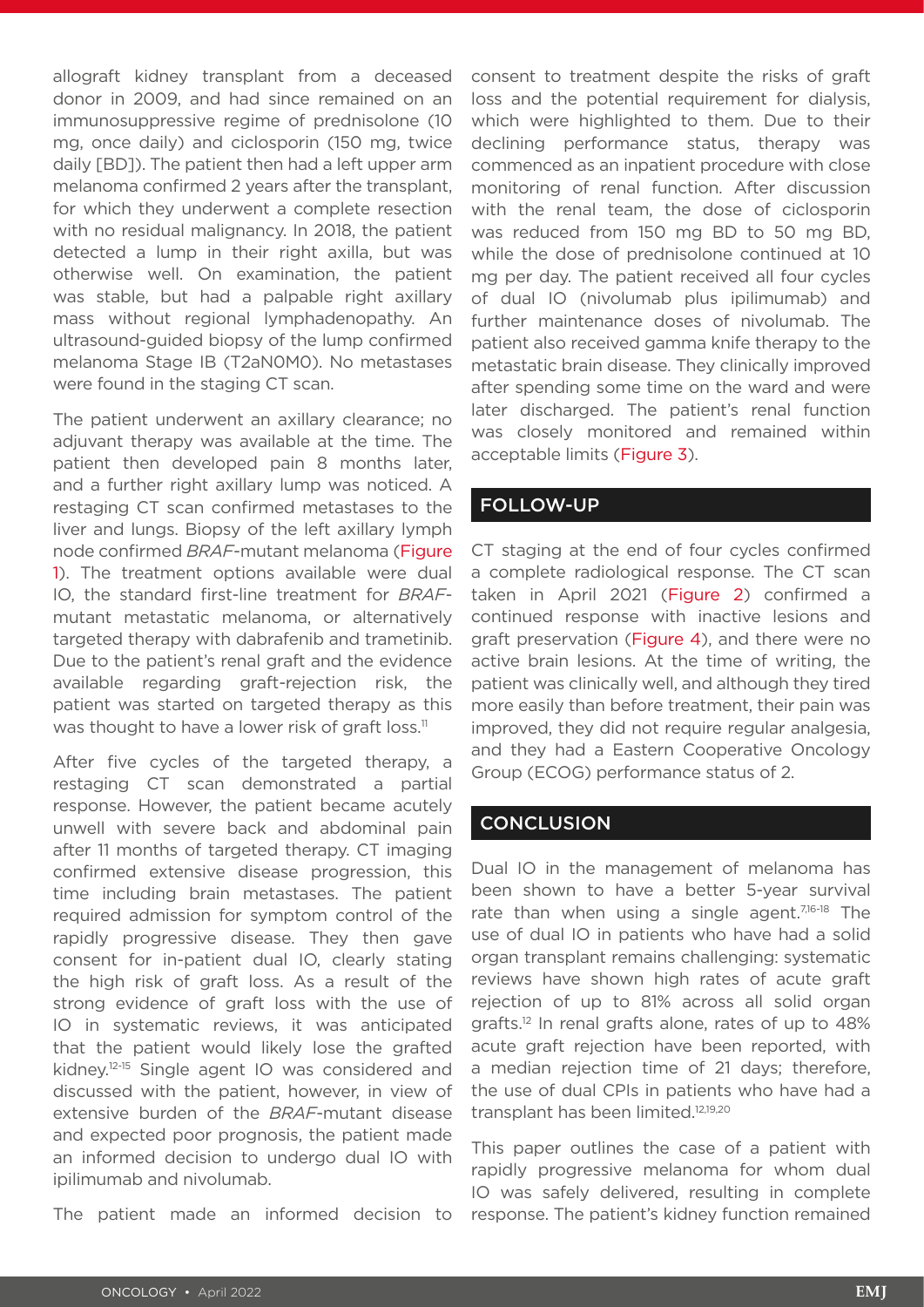

#### Figure 1: Photographs of the patient's acute sunburns, characterised by diffuse erythema.

This is marked by the darkening, cracking, and desquamation of the skin in variable intensity, involving the sunexposed sites: A) the forehead, malar area, lower lip, and chin; B) the dorsa of the hands; C) the borders of feet and adjoining sole; and D) around the ankles. Similar lesions were present over the toes and presternal skin. Note the sharp demarcation of all of these lesions. The blistering around the ankle in  $C$ ) suggests early severe acute phase, and the arrow in this image indicates the site of biopsy.



Figure 2: Abdominal CT imaging confirming extensive disease post-dual immunotherapy, with visible but not active lesions (indicated by the arrows).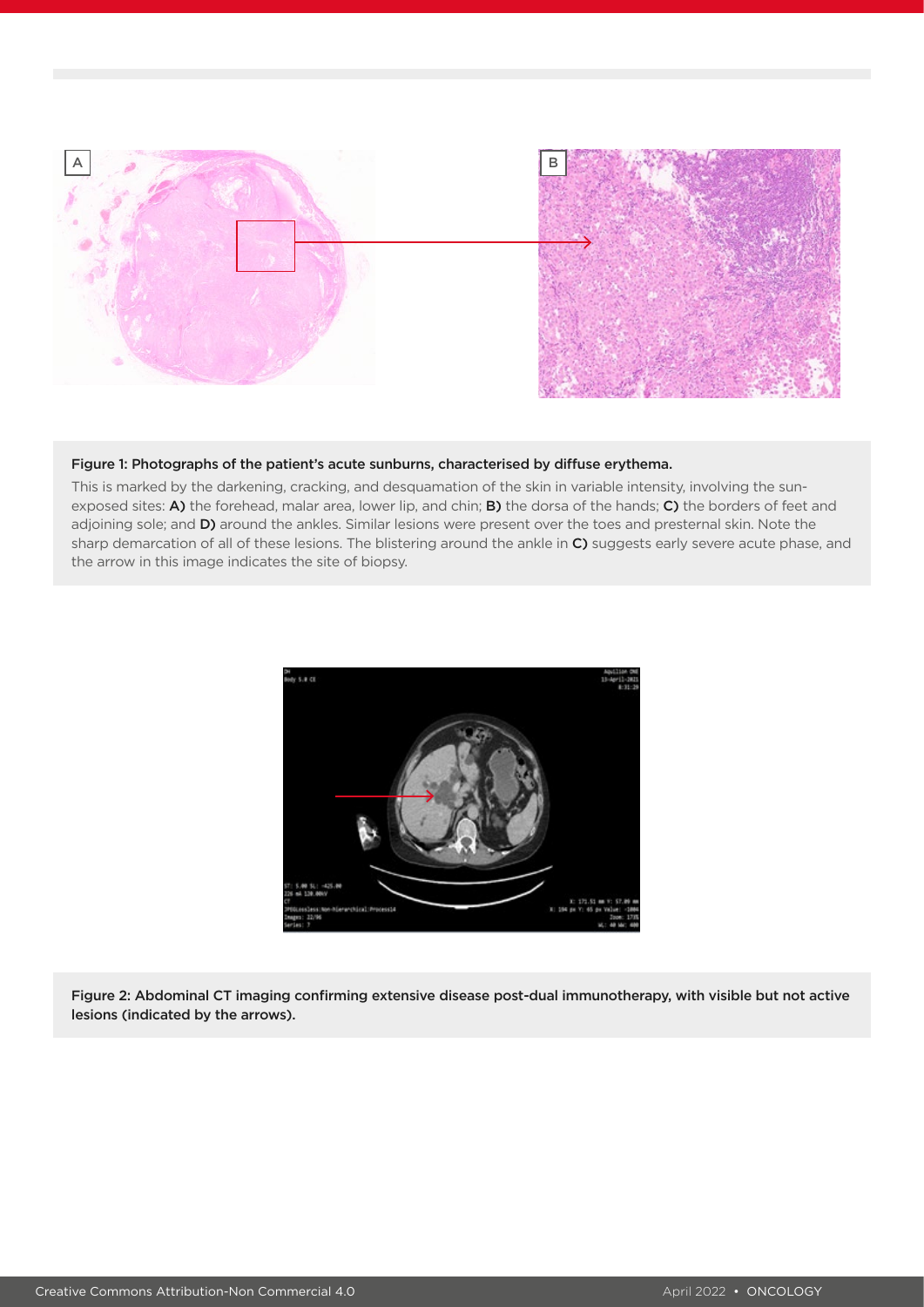

#### Figure 3: The estimated glomerular filtration rate over time as a guide for the renal function of a patient who had received a renal graft.

The patient was receiving dual immunotherapy for rapidly progressive *BRAF*-mutant metastatic melanoma. The graph shows an initial decline after commencing dual immunotherapy, but plateaus around 50 mL/min thereafter. eGFR: estimated glomerular filtration rate.





within acceptable limits, and their renal graft was preserved. The importance of enabling the patient to make informed treatment choices, and of balancing the benefits of therapy with the risks of predictable side effects, is key.<sup>21</sup> Dose modification of immunosuppressive therapy has been demonstrated to be safe, without leading to graft rejection or loss of IO efficacy.

This case demonstrated that dual IO can be safely administered in patients with a kidney graft from a deceased donor, and can achieve good cancer response and graft tolerance. However, predictive

biomarkers for graft rejection following IO would aid the selection and monitoring of patients with a renal graft. This case indicated that CPIs can be considered in patients with solid organ grafts and can achieve graft preservation. Patients should receive counselling regarding the potential of graft loss, and close monitoring of renal function is recommended. Dual IO remains the first-line treatment for patients with *BRAF*mutant metastatic melanoma. For patients who have received a renal transplant, the optimal sequencing of treatment is yet to be determined.